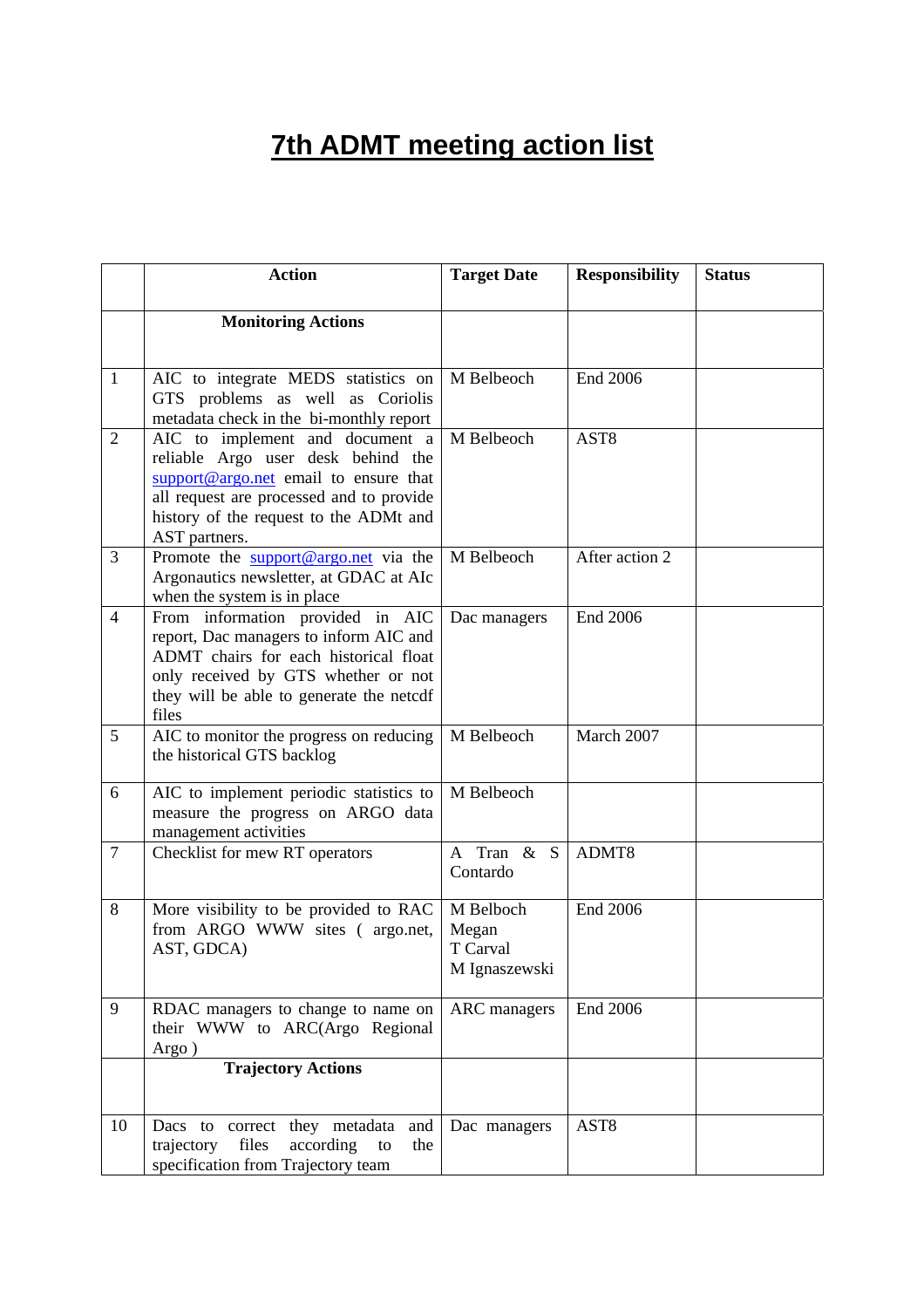| 11 | AIC to monitor the progress                                                                                                                      | M Belbeoch                     | AST <sub>8</sub>                             |      |
|----|--------------------------------------------------------------------------------------------------------------------------------------------------|--------------------------------|----------------------------------------------|------|
| 12 | Data flow for delayed mode processing<br>of trajectory files to be proposed                                                                      | S Pouliquen to<br>coordinate   | AST <sub>8</sub>                             |      |
| 13 | Argo-traj-dm mailing list to be set up by<br><b>AIC</b>                                                                                          | M Belbeoch                     | End November<br>2006                         |      |
| 14 | GDAC to implement file checker on<br>trajectory files according to trajectory<br>group specification                                             | B King and M<br>Ignaszewski    | AST <sub>8</sub>                             |      |
|    | <b>GDAC</b> Actions                                                                                                                              |                                |                                              |      |
| 15 | <b>GDACs</b><br>problems<br>to<br>correct<br>in<br>synchronization                                                                               | M Ignaszewski<br>and T Carval  | AST <sub>8</sub>                             |      |
| 16 | GDACS to implement CDFSync on<br>their servers                                                                                                   | M Ignaszewski<br>and T Carval  | <b>ASAP</b>                                  |      |
| 17 | Gdacs and DACs to clean up<br>the<br>remaining 2.1 files form GDACs                                                                              | M Ignaszewski<br>to coordinate | AST <sub>8</sub>                             |      |
|    | <b>Real-time QC Actions</b>                                                                                                                      |                                |                                              |      |
| 18 | MEDS or AOML to process the two<br>pacific ocean Russian floats from argos<br>messages to send them to GDAC                                      | A Tran or C<br>Schmid          |                                              |      |
| 19 | BODC to stop generating duplicates on<br><b>GTS</b>                                                                                              | S Contardo                     | March 2007                                   |      |
| 20 | CLS to report depth instead of pressure<br>on the GTS (Action from ADMT6)                                                                        | P Gros                         | End 2006                                     |      |
| 21 | On GTS when PSAL is missing in a<br>triplet, replace it by $/$ and transmit T and<br>Depth                                                       | Carval<br>for<br>T<br>Coriolis | When accepted<br>MF<br>for<br>by<br>Coriolis |      |
|    |                                                                                                                                                  | A Gronell<br>T Yoshida         | End 2006<br>for<br>Australia<br>and<br>Japan |      |
| 22 | In GTS directory, if we know that the<br>dac has been sending pressure instead of<br>depth, not do the depth to pressure<br>conversion           | T Carval<br>C Sun              | ADMT8                                        |      |
| 23 | Finalize the standard test dataset and<br>send it to Dac managers together with<br>the updated QC manual (Maximum<br>pressure and density tests) | C Coatanoan &<br>T Carval      | End November<br>2006                         | Done |
| 24 | Dac managers to test their QC procedure<br>and correct it if necessary                                                                           | Dac Managers                   | End<br>January<br>2007                       |      |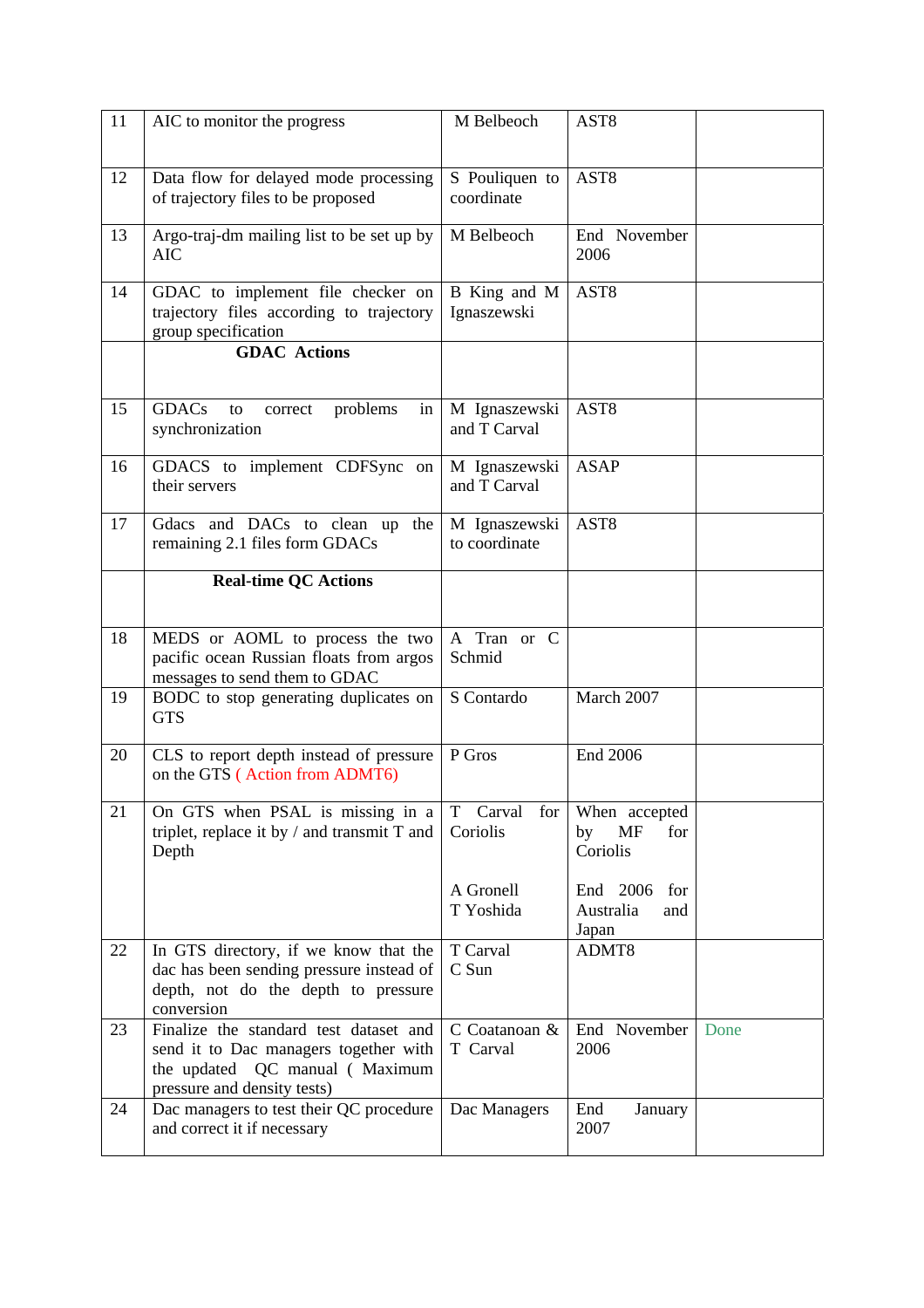| 25              | working<br>investigate<br>RT<br>group<br>${\rm to}$<br>automatic QC procedure could be                                                                                            | A Gronell<br>to<br>coordinate           | ADMT8            |                                                                                 |
|-----------------|-----------------------------------------------------------------------------------------------------------------------------------------------------------------------------------|-----------------------------------------|------------------|---------------------------------------------------------------------------------|
|                 | improved bottom spike                                                                                                                                                             |                                         |                  |                                                                                 |
|                 | <b>Delayed-Mode QC Actions</b>                                                                                                                                                    |                                         |                  |                                                                                 |
|                 |                                                                                                                                                                                   |                                         |                  |                                                                                 |
| 26              | Coriolis to test OW software against BS                                                                                                                                           | C Coatanoan                             | AST <sub>8</sub> |                                                                                 |
|                 | in North Atlantic                                                                                                                                                                 |                                         |                  |                                                                                 |
| 27              | Dacs to implement persistence of the last<br>delayed mode offset in RT as well as on<br>the cycles in between the last cycle<br>processed in DM and the present one               | Dac managers                            | AST <sub>8</sub> |                                                                                 |
| 28              | G Johnson to clearly define the sensor<br>information needed in metadata for<br>Thermal mass correction                                                                           | G Johnson                               | End 2006         | Close see email<br>28 <sup>th</sup><br>the<br><sub>on</sub><br>November<br>2006 |
| 28 <sub>b</sub> | J Gilson to see if applying the thermal<br>mass correction in RT will reduce the<br>number of good points rejected by the<br>automatic QC tests (spikes and density<br>inversion) | J Gilson                                | AST <sub>8</sub> |                                                                                 |
| 29              | AIC to identify the float without DM<br>operators                                                                                                                                 | M Belbeoch                              | AST <sub>8</sub> |                                                                                 |
| 30              | GDAC to implement a DFile checker<br>according to Annie Wong's specification<br>that will reject non conform files                                                                | M Ignaszewski                           | AST <sub>8</sub> |                                                                                 |
|                 | <b>Reference Dataset Actions</b>                                                                                                                                                  |                                         |                  |                                                                                 |
|                 |                                                                                                                                                                                   |                                         |                  |                                                                                 |
| 31              | Coriolis to set up links to the Baseline<br>Reference Databases defined in DMQC2<br>report                                                                                        | S Pouliquen                             | End 2006         |                                                                                 |
| 32              | Jamstec and WHOI to provide SeHyd<br>IOBH and ATL_Hydrobase in non-<br>interpolated format for OW software                                                                        | Jamstec<br>and<br><b>WHOI</b>           | <b>ASAP</b>      |                                                                                 |
| 33              | Coriolis to update these baselines DB<br>with $WOD2005 + CCHDO$ and provide<br>it as a unique reference DB                                                                        | C Coatanoan                             | June 2007        |                                                                                 |
| 34              | Coriolis to set up a yearly basis update<br>of the DB as well as a version control<br>identification                                                                              | C Coatanoan                             | ADMT8            |                                                                                 |
| 35              | CCHDO and NODC-USA to ensure that<br>CDT needed by ARGO and submitted to<br>NODC-USA by national NODCs will be<br>transmitted to Coriolis for reference DB<br>updating            | $\mathsf{C}$<br>Sun<br>to<br>coordinate | ADMT8            |                                                                                 |
|                 | <b>Format Actions</b>                                                                                                                                                             |                                         |                  |                                                                                 |
| 36              | Format group to propose a solution to<br>$A$ pex $U$ p<br>and<br>Apex_down<br>store<br>metadata                                                                                   | Format group                            | <b>ASAP</b>      |                                                                                 |